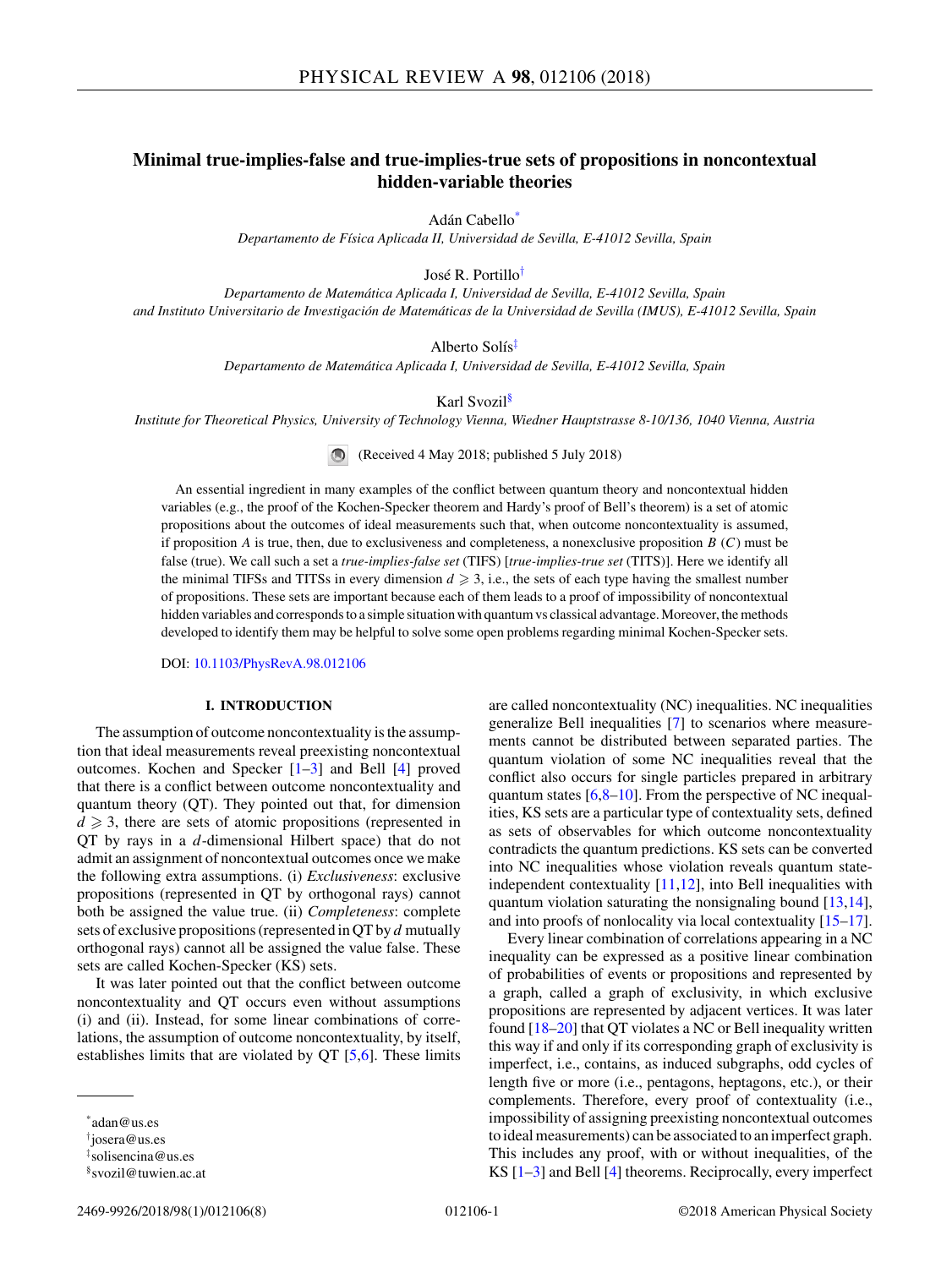<span id="page-1-0"></span>graph can be used to prove that QT cannot be explained with noncontextual hidden-variable theories [\[18,19\]](#page-6-0).

Interestingly, the sets of propositions represented by some specific imperfect graphs allow us to present the conflict between QT and hidden variables in a very appealing way, namely, by pointing out a contradiction between QT and a prediction with certainty of the noncontextual hidden-variable theory. Proofs of this type have been presented by Stairs [\[21\]](#page-7-0), Hardy [\[22\]](#page-7-0), and others [\[23–28\]](#page-7-0). In addition, these imperfect graphs play a fundamental role in the proofs of the KS theorem of Bell [\[4\]](#page-6-0) and Kochen and Specker [\[3\]](#page-6-0) and in some other proofs of quantum state-independent contextuality [\[9,](#page-6-0)[29\]](#page-7-0). The purpose of this paper is to identify the minimal (i.e., having the smallest set of vertices) of these imperfect graphs for any dimension and explain how they are related to previous proofs of impossibility of noncontextual hidden variables.

Hereafter, by atomic propositions we will mean statements the form "outcomes  $o_1$  and  $o_2$  will be respectively obtained when observables  $O_1$  and  $O_2$  will be jointly measured on the same physical system," where  $O_1$  and  $O_2$  are assumed to be observables represented in QT by rank-one projectors that commute. Each atomic proposition is represented in QT by a ray in a Hilbert space. Two propositions are exclusive when both cannot be simultaneously true. Exclusive propositions are represented in QT by mutually orthogonal rays. A set of mutually exclusive propositions constitutes a context. A context is complete when one of the propositions must be true. Greechie orthogonality diagrams [\[30\]](#page-7-0) provide a convenient way to represent the graphs of exclusivity, as they represent contexts as single smooth lines (such as circles or straight unbroken lines) connecting mutually (atomic) exclusive propositions, which are represented as small circles; contexts intertwining at a single proposition are represented as nonsmoothly connected lines, broken at that proposition. For better readability nonintertwining propositions belonging to just one context are not depicted. The assumption of outcome noncontextuality assigns the same truth value (true or false) to any proposition with independence of the context.

## **II. TRUE-IMPLIES-FALSE AND TRUE-IMPLIES-TRUE SETS**

We define a true-implies-false set (TIFS) [true-implies-true] set (TITS)] as a set  $S(S')$  of propositions represented in QT by rays in a Hilbert space such that, when outcome noncontextuality is assumed, due to exclusiveness and completeness, if proposition  $A \in S$  is true, then a nonexclusive proposition  $B \in S$  must be false (a nonexclusive proposition  $C \in S'$  must be true). Explicit examples of a TIFS and a TITS are shown in Figs.  $1(a)$  and  $1(b)$ , respectively. A TIFS or TITS is said to be critical if the set resulting from removing any element is not a TIFS or TITS, respectively. A TIFS or TITS in dimension *d* is said to be minimal if there are not TIFS or TITS, respectively, with less propositions in dimension *d*.

Any TIFS or TITS, by itself, constitutes a proof of quantum contextuality, since, for a system prepared in the quantum state in which proposition *A* is true, there is a nonzero probability of finding proposition *B* or *C* true and false, respectively. This is, in fact, the method followed in the proofs of quantum contextuality by Stairs [\[21\]](#page-7-0), Clifton [\[23–25\]](#page-7-0), and Cabello



FIG. 1. Greechie orthogonality diagrams of the minimal (a) TIFS and (b) TITS in  $d = 3$ . Small circles represent propositions, smooth lines represent complete sets (i.e., sets in which one and only one of the propositions must be true); in particular, they indicate that any pair of propositions connected by a smooth line cannot both be true (exclusiveness). (a) If *A* is true then *B* is false [\[2\]](#page-6-0). (b) If *A* is true then *C* is true [\[3\]](#page-6-0). These sets are realizable in (b) If *A* is true then *C* is true [3]. These sets are realizable in  $S^2$  by taking, for instance,  $v_A = (1,1,1)/\sqrt{3}$ ,  $v_1 = (1,-1,0)/\sqrt{2}$ ,  $v_2 = (1,0,-1)/\sqrt{2}, v_3 = (0,0,1), v_4 = (0,1,0), v_5 = (1,1,0)/\sqrt{2},$ <br>  $v_2 = (1,0,-1)/\sqrt{2}, v_3 = (0,0,1), v_4 = (0,1,0), v_5 = (1,1,0)/\sqrt{2}$  $v_2 = (1,0,-1)/\sqrt{2}, v_3 = (0,0,1), v_4 = (0,1,0), v_5 = (1,1,0)/\sqrt{2}, v_6 = (1,0,1)/\sqrt{2}, v_8 = (-1,1,1)/\sqrt{3}, v_7 = (0,1,-1)/\sqrt{2}, and C =$  $v_6 = (1,0,1)/\sqrt{2}$ ,  $v_B = (-1,1,1)/\sqrt{3}$ ,  $v_7 = (0,1,-1)/\sqrt{2}$ , and  $C = (2,1,1)/\sqrt{6}$ . In QT, the proposition  $v_i$  is represented by the projector  $|v_i\rangle\langle v_i|$ . To obtain a TIFS or a TITS in  $d = 4$  it is enough to add  $\langle v| = (0,0,0,1)$ , and similarly to obtain TIFS or TITSs in higher dimensions [\[31\]](#page-7-0).

*et al.* [\[27,28\]](#page-7-0). All these proofs can be then converted into experimental tests of whether or not nature can be described with noncontextual hidden-variable theories [\[26\]](#page-7-0).

TITSs also serve to prove the KS theorem in any given dimension  $d \geqslant 3$ , since, by suitably concatenating several TITSs, one can obtain a set for which noncontextual outcomes satisfying assumptions (i) and (ii) cannot be assigned. Such a set is called a KS set. This is the method followed by Bell [\[7\]](#page-6-0) and Kochen and Specker [\[3\]](#page-6-0) to prove the KS theorem in  $d = 3$ . The same method can be extended to any  $d \geq 3$  [\[31\]](#page-7-0).

TIFS in which proposition *A* corresponds to an entangled state and the rest corresponds to product states can be used to prove Bell's theorem (i.e., the impossibility of reproducing QT with local hidden-variable theories). This is exactly what is behind Hardy-like proofs of quantum nonlocality [\[22\]](#page-7-0) (for a detailed explanation, see Ref. [\[32\]](#page-7-0)).

TITSs are known for any physical system described by a Hilbert space of dimension  $d \geq 3$  [\[2,4\]](#page-6-0). In  $d = 3$ , Bell found one with  $n = 13$  propositions [\[4\]](#page-6-0) and KS found one with  $n =$ 10 [\[3\]](#page-6-0), which is illustrated in Fig. 1(b). Both Bell's and KS's sets belong to a broader family with  $n = 10 + 3m$  propositions, with  $m = 0, 1, \ldots$  [\[28\]](#page-7-0). For  $d > 3$ , TITS with  $n = 7 + d$  are easy to construct from the set of Fig. 1 by adding the vector with all components zero but the one corresponding to the new dimension [\[28\]](#page-7-0). However, the problem of which are the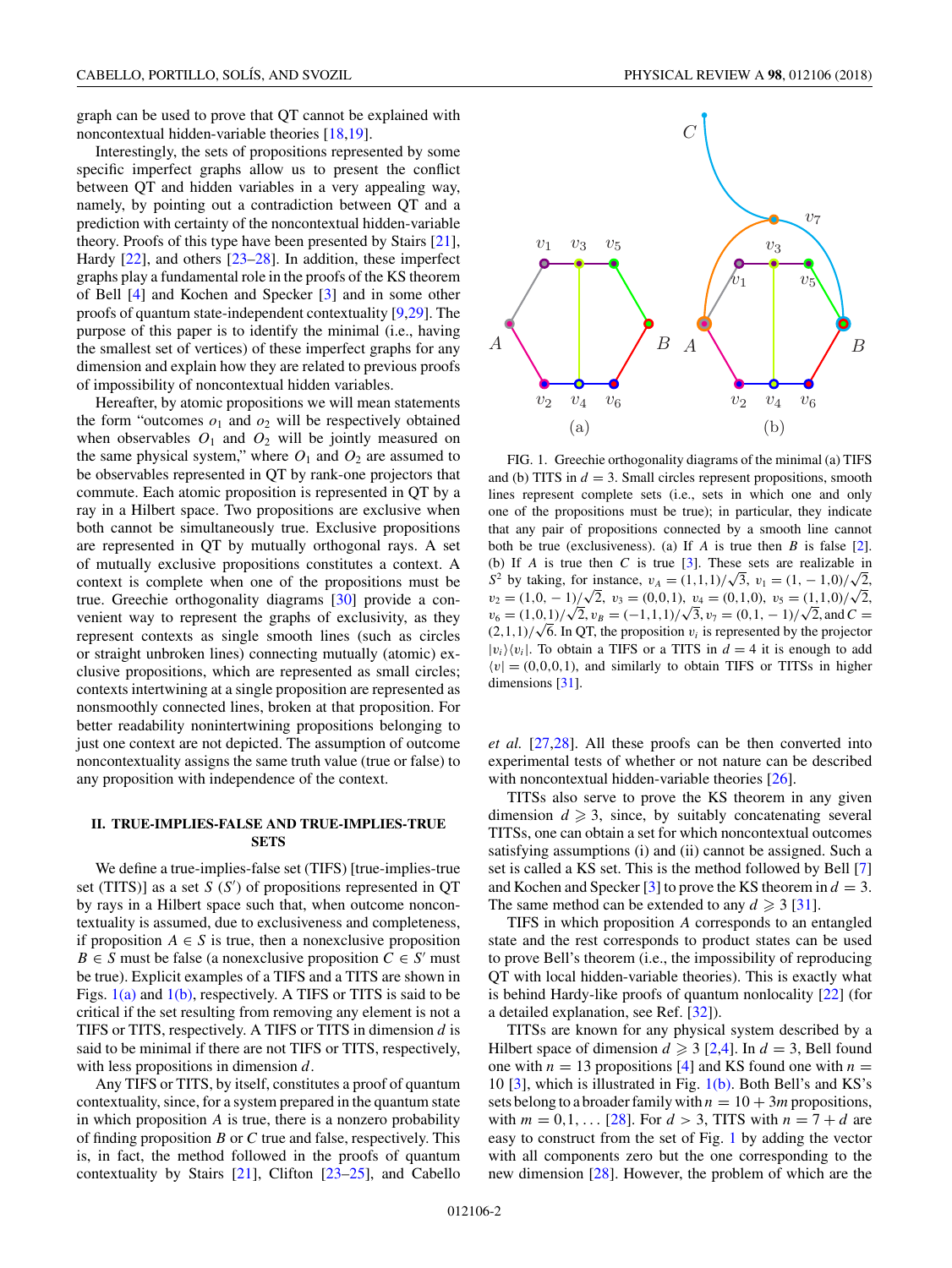*minimal* TIFSs and TITSs for any  $d \geq 3$  is open. This is the problem we address in this paper.

# **III. METHOD FOR OBTAINING MINIMAL TIFSs AND TITSs**

A TITS can be also represented by a graph of exclusivity in which *d*-cliques (i.e., *d* mutually adjacent vertices) represent complete contexts. A graph is said to be nonrealizable in dimension *d* if it represents a set of rays that is not realizable in  $S^{d-1}$ , i.e., in the unit  $(d-1)$  sphere.

*Lemma 1* [\[20\]](#page-6-0). The simplest nonrealizable graph of exclusivity in  $d = 1$  consists of two vertices. The simplest nonrealizable graph of exclusivity in  $d = 2$  has three vertices with one of them adjacent to the other two. From these to nonrealizable graphs one can recursively construct nonrealizable graphs in any dimension *d* by starting from the nonrealizable graph in dimension  $d - 2$  and adding to it two vertices adjacent to all vertices of the nonrealizable graph in  $d - 2$ .

*Lemma 2.* Every *n*-vertex graph of exclusivity corresponding to a critical TITS in dimension *d* contains a  $(n + 1 - d)$ vertex graph of exclusivity corresponding to a TIFS.

*Proof.* Let *G* be a graph of exclusivity corresponding to a TITS in which *A* true implies *C* true. Then, every vertex adjacent to *C* must be false. Then, the induced subgraph of *G* obtained by removing *C* and any vertex adjacent both to *A* and *C* is a TIFS in which *A* true implies *B* false, where *B* was adjacent to  $C$ , but not to  $A$ .

*Lemma 3.* The graph of exclusivity of a critical TIFS must be biconnected (i.e., it is connected and such that, when removing any vertex, the resulting graph remains connected).

*Proof.* Suppose that it is not biconnected. Then, there is, at least, one vertex such that, after removing it, the resulting graph has two unconnected components. If the true and false vertices are in the same component, then this component is a TIFS and, therefore, the original graph of exclusivity is not critical. If the true and false vertices are in different components, then either the removed vertex is false and the component with the true plus the removed vertex form a TIFS, or the removed vertex is not false and the component with the false plus the removed vertex form a TIFS. In both cases, the original graph of exclusivity is not critical. -

*Corollary 1.* Every vertex of a graph of exclusivity corresponding to a TIFS must be adjacent to, at least, two other vertices (i.e., the graph must have minimal valency two).

*Lemma 4.* Every graph of exclusivity corresponding to a TIFS in dimension *d* contains, at least, two *d*-cliques (each of them represented by a *d*-vertex complete graph, i.e., a graph in which all vertices are adjacent).

*Proof.* Let *G* be a graph of exclusivity corresponding to a TIFS and *A* and *B* the true and false vertices, respectively. There must be other true vertices  $X1, \ldots, X_p$ . Let  $W =$  $V(G) - \{A, B, X1, \ldots, X_p\}$ , where  $V(G)$  is the set of vertices of *G*. We consider two cases. (a) Every vertex in *W* belongs to the set of vertices of *G* that are adjacent to *A*, denoted  $N(A)$ , and *B* and some  $X_i$  are adjacent. In this case,  $A \cup N(A)$  and *b* ∪ *N*(*b*) form two complete sets. (b) Not all vertices in *W* belong to *N*(*A*). Then, all the vertices in *W* are false. However, these false vertices are not adjacent to *A*, so their false value



FIG. 2. Greechie orthogonality diagrams of all nonisomorphic seven-vertex (first row) and eight-vertex (the remaining rows) biconnected graphs of minimal valence two, not containing cycles of length four, and containing at least two triangles.

must be forced by some other true vertex  $X_i$ . This vertex is not adjacent to  $A$ , so it has to belong to a  $d$ -clique.

### **IV. DIMENSION 3: SPECKER'S "BUG"**

To obtain the minimal TITS in  $d = 3$ , we combine the previous results as follows.

*Step 1.*We generate all nonisomorphic *n*-vertex biconnected graphs (Lemma 3) of minimal valence two (Corollary 1), not containing cycles on length four (Lemma 1), and containing at least two triangles (Lemma 4), with  $n \leq 8$ . This can be efficiently done using the computer program NAUTY [\[33\]](#page-7-0). We obtain that there are two such graphs for  $n = 7$  and eight graphs for  $n = 8$ . Their corresponding Greechie orthogonality diagrams are shown in Fig. 2.

*Step 2.* For every graph obtained after step 1, consider all possible pairs of vertices  $(v_i, v_j)$ . If, for one  $(v_i, v_j)$ , the graph does not admit a noncontextual assignment when  $v_i = 1$ and  $v_i = 1$  (i.e., then both are true), then the graph is the graph of exclusivity a TIFS in which  $A = v_i$  and  $B = v_j$ . The test of whether or not a graph admits a noncontextual assignment can be done using a simple computer program (e.g., Ref. [\[34\]](#page-7-0)).

After step 2, we find that only the last graph in Fig. 2 corresponds to a TIFS. This graph, also depicted in Fig. [1\(a\),](#page-1-0) was first introduced by Kochen and Specker ([\[2\]](#page-6-0), Fig. [1,](#page-1-0) p. 182), and later used as a subgraph of the graph  $\Gamma_1$  of Kochen and Specker [\[3\]](#page-6-0), as depicted in Fig. [1\(b\).](#page-1-0) Specker referred to this graph as the "bug." This proves that, in  $d = 3$ , there is no TIFS with a smaller number of propositions than the one introduced by Kochen and Specker in 1965 and used in the proofs of Stairs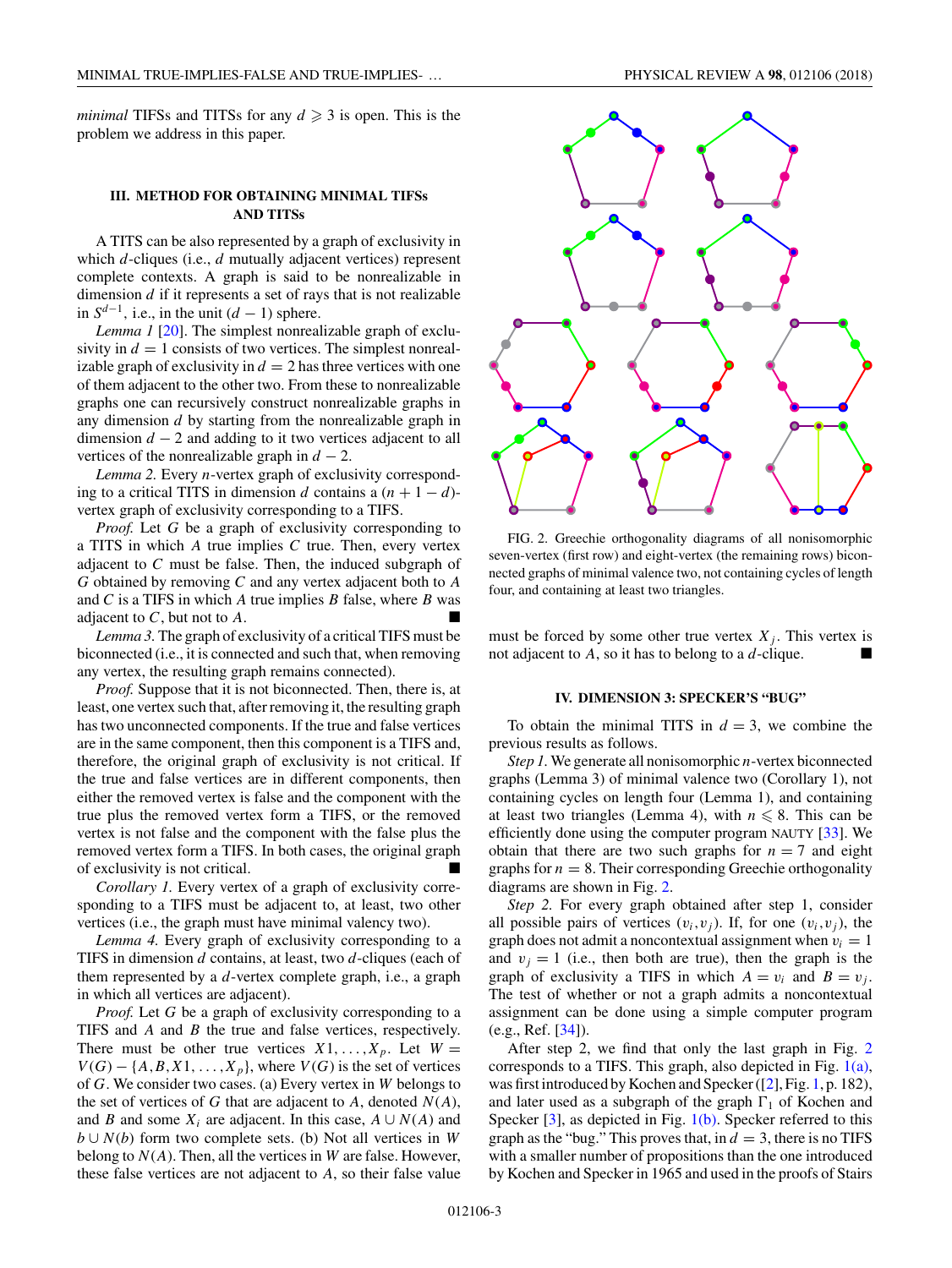

FIG. 3. Greechie orthogonality diagram of the simplest quantum state-independent contextuality set in  $d = 3$  (and in any *d*) [\[29\]](#page-7-0), the Yu-Oh set  $[9]$ . It contains six TIFSs like the one in Fig.  $1(a)$ . One of them is indicated using the same notation used in Fig.  $1(a)$ .

[\[21\]](#page-7-0), Clifton [\[23–25\]](#page-7-0), and in the simplest Hardy-like proof of quantum contextuality [\[27\]](#page-7-0). This implies, by Lemma 2, that there is no TITS with a smaller number of propositions than the one whose Greechie orthogonality is shown in Fig.  $1(b)$ .

Orthogonal representations of the minimal TIFS and TITS are presented in the caption of Fig. [1.](#page-1-0) An orthogonal representation of a graph is a set of unit vectors in one-to-one correspondence with the vertices of the graph and such that adjacent vertices are associated orthogonal vectors. It can be easily shown that the minimum angle between the vectors corresponding to vertices *A* and *B* is arccos  $(\frac{1}{3})$  [\[35,36\]](#page-7-0). It is interesting to notice that the orthogonal representation of one of the pentagons determines univocally the orthogonal representation of the graph of exclusivity corresponding to a TIFS. This can be seen as follows: suppose we have the vectors corresponding to  $A$ ,  $v_1$ ,  $v_2$ ,  $v_3$ , and  $v_4$ . Then,  $v_5$  is the vector product of  $v_1$  and  $v_3$ . Similarly,  $v_6$  is the vector product of  $v_2$ and  $v_4$  and *B* is the vector product of  $v_5$  and  $v_6$ . Also  $v_7$  is the vector product of *A* and *B* and *C* is the vector product of *B* and *v*7. Notice also that three nonconsecutive vertices of the pentagon univocally determine the orthogonal representation of the graph of exclusivity.

The state-independent contextuality set with the smallest number of atomic propositions in  $d = 3$  (and in any dimension *d* [\[29\]](#page-7-0)), the Yu-Oh set [\[9\]](#page-6-0), contains six TIFSs like the one in Fig.  $1(a)$ . This is shown in Fig. 3.

## **V. DIMENSION 4: THE TIFS IN HARDY'S PROOF AND OTHER RELATED TIFSs**

As in the previous section, after an exhaustive computer search, we have obtained that there are only three TIFS in  $d = 4$  with a minimum number of propositions, nine. Their Greechie orthogonality diagrams are depicted in Fig. 4. All three are realizable in  $S<sup>3</sup>$  by taking, e.g., for Fig. 4(a),  $A =$ three are realizable in S<sup>3</sup> by taking, e.g., for Fig. 4(a), *A* =  $(0, -1, \sqrt{2}, 0)/\sqrt{3}$ ,  $v_1 = (1, \sqrt{2}, 1, 0)/2$ ,  $v_2 = (1, 0, 0, 0)$ ,  $v_3 =$ 



FIG. 4. (a)–(c) Greechie orthogonality diagrams of the three minimal TIFS in  $d = 4$ . The one in (a) appears in Hardy's proof of Bell's theorem [\[22\]](#page-7-0) (see details in Refs. [\[32,35,37\]](#page-7-0)).

 $(v_1, 0, -1, 0) / \sqrt{2}, v_4 = (0, 1, 0, 0), v_5 = (-1, \sqrt{2}, -1, 0) / 2,$  $v_6 = (0,0,1,0), v_7 = (0,0,0,1), v_8 = (-1, \sqrt{2}, -1,0)/2,$ <br>  $v_6 = (0,0,1,0), v_7 = (0,0,0,1), B = (\sqrt{1 - \varepsilon^2}/\sqrt{3})(\sqrt{2},1,0,0)$  $v_6 = (0,0,1,0), v_7 = (0,0,0,1), B = (\sqrt{1 - \varepsilon^2}/\sqrt{3})(\sqrt{2},1,0,0)$ <br>+  $\varepsilon(0,0,0,1)$ ; for Fig. 4(b),  $A = (\sqrt{1 - \varepsilon^2}/\sqrt{3})(0, -1, \sqrt{2},0)$  $+ \varepsilon(0,0,0,1)$ ; for Fig. 4(b),  $A = (\sqrt{1 - \varepsilon^2}/\sqrt{3})(0, -1, \sqrt{2},0)$ <br>+  $\varepsilon(0,0,0,1)$ ,  $B = (\sqrt{2},1,0,0)/\sqrt{3}$ , and  $v_i$  as for Fig. 4(a);  $f(x) = \frac{f(0,0,0,1)}{B}$ ,  $B = \frac{\sqrt{2},1,0,0}{\sqrt{3}},$  and  $v_i$  as for Fig. 4(a);<br>for Fig. 4 (c),  $A = \frac{0, -1, \sqrt{2},0}{\sqrt{3}}, B = \frac{\sqrt{2},1,0,0}{\sqrt{3}}$ and  $v_i$  as for Fig.  $4(a)$ . For the three graphs of exclusivity, the orthogonal representations in  $d = 4$  are almost unique (except for an  $\varepsilon$  value). It can be easily shown that the minimum angle between the vectors corresponding to *A* and *B* is arccos  $(\frac{1-e^2}{3})$ for the cases in Figs.  $4(a)$  and  $4(b)$  and arccos  $(\frac{1}{3})$  for the case in Fig.  $4(c)$ .

#### **VI. MINIMAL TIFSs AND TITSs IN HIGHER DIMENSIONS**

*Theorem 2.* Let *G* be the graph of exclusivity corresponding to a minimal TIFS in dimension *d*; then  $|V(G)| = d + 5$ .

*Proof.* First, we prove  $|V(G)| \ge d + 5$  by induction. For dimensions 3 and 4, the theorem has been proven in previous sections. For *d >* 4, we know, from Lemma 4, that every graph of exclusivity corresponding to a TIFS in dimension *d* contains, at least, two *d*-cliques. Suppose there is a graph of exclusivity corresponding to a TIFS in dimension *d* with less than  $d + 5$ vertices. It is easy to verify that it cannot contain three *d* cliques, since this would imply the existence of graphs which are forbidden in dimension *d* (see Lemma 1). Then, the two unique *d*-cliques of the graph must have a common vertex. By removing that common vertex, we obtain a graph of exclusivity corresponding to a TIFS in dimension  $d - 1$  with  $|V(G)| =$  $d + 4$ , which contradicts the hypothesis of induction.

In order to prove that  $|V(G)| \le d + 5$  it suffices to find minimal TIFSs with  $|V(G)| = d + 5$ . Let *G* be a graph of exclusivity corresponding to a minimal TIFS in dimension  $d > 4$ . Applying induction, we can verify that *G* can be obtained from some graph of exclusivity *H* corresponding to a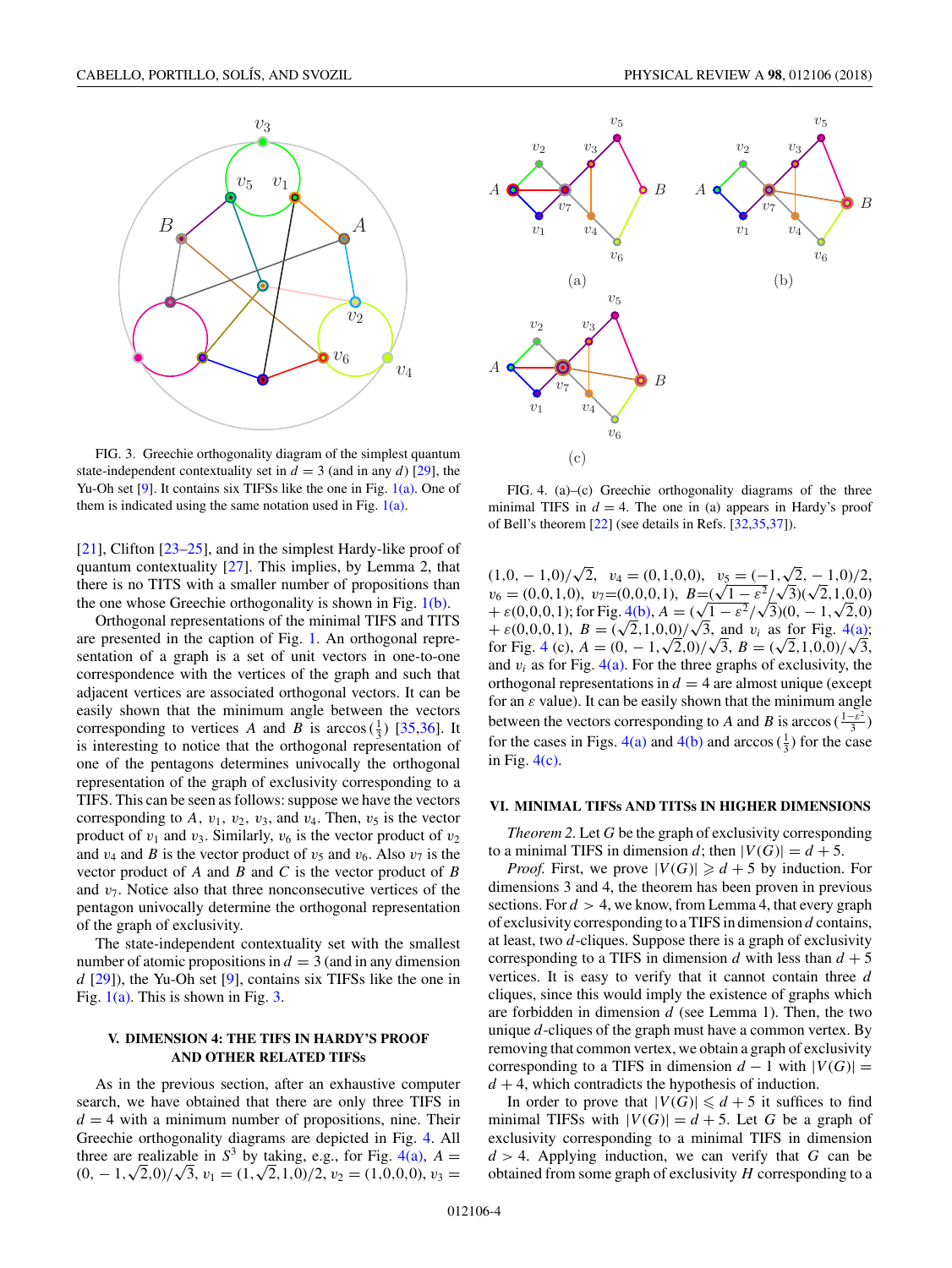<span id="page-4-0"></span>

FIG. 5. (a)–(d) Greechie orthogonality diagrams of the four minimal TIFS in  $d = 5$ . All of them have 10 propositions and nine contexts.

minimal TIFS in dimension  $d - 1$  to adding a vertex  $v$  adjacent to the vertices of the two *d*-cliques of *H*. The vertex *v* may or may not be adjacent to the vertices *A* (true) and *B* (false), but *A* and *B* must be each of them adjacent to at least one of the vertices common to the two *d*-cliques of *H*, because if this condition were not given one of the common vertices to both *d* cliques of *G* could take the value true and *B* could take it too. See Fig. 5 and Fig. [7](#page-5-0) with examples in dimensions 5 and 6.

For each dimension, the graphs obtained with this method such that the new vertices are always adjacent to *A* and *B* are realizable in dimension  $d$  by taking, e.g.,  $A =$ realizable in dimension *d* by taking, e.g.,  $A = (0, -1, \sqrt{2}, 0, \ldots, 0) / \sqrt{3}, v_1 = (1, \sqrt{2}, 1, 0, \ldots, 0) / 2, v_2 = (1, 0, \ldots, 0)$  $v_1 = (1, \sqrt{2}, 1, 0, \ldots, 0) / \sqrt{3}, v_1 = (1, \sqrt{2}, 1, 0, \ldots, 0) / 2, v_2 = (1, 0, 0, 0, \ldots, 0), v_3 = (1, 0, -1, 0, \ldots, 0) / \sqrt{2}, v_4 = (0, 1, 0, 0, \ldots, 0)$ 0,0,0,...,0),  $v_3 = (1, 0, -1, 0, \ldots, 0)/\sqrt{2}$ ,  $v_4 = (0, 1, 0, 0, \ldots, 0)$ ,<br>0),  $v_5 = (-1, \sqrt{2}, -1, 0, \ldots, 0)/2$ ,  $v_6 = (0, 0, 1, 0, \ldots, 0)$ , *B* =  $(\sqrt{2}, 1, 0, 0, \ldots, 0)/\sqrt{3}$ , *v<sub>1</sub>* =  $(0, 0, 1, 0, \ldots, 0, 0, \ldots, 0)$ <br> *B* =  $(\sqrt{2}, 1, 0, 0, \ldots, 0)/\sqrt{3}$ , *v<sub>7</sub>* =  $(0, 0, 0, 1, \ldots, 0, \ldots, v_{d+3}$  $(0,0,0,0,\ldots,1).$ 

Due to this construction, note the following. (i) Orthogonal representations are almost (except for *ε* value) unique for all the graphs of exclusivity corresponding to minimal TIFSs in the same dimension. (ii) The minimum angle for all the graphs of exclusivity corresponding to minimal TIFSs is larger than or equal to arccos  $(\frac{1}{3})$ , being able to approach this bound everything we want and being the value achievable when the common vertices to the two *d*-cliques are all adjacent simultaneously to *A* and *B*. We will give an explicit orthogonal representation for all the graphs of exclusivity corresponding to minimal TIFSs of dimensions 5 and 6 at the end of this section. The general construction for any dimension is immediate from these examples.

As all the graphs of exclusivity corresponding to minimal TIFSs can be found by a constructive method, we can count them. The number of minimal TIFSs in dimension 3*,*4*,*5*,*6*,*7*,*8*,...* is 1*,*3*,*4*,*8*,*13*,*19*,...*. The number of minimal TIFSs in dimension  $d = 3.4$  is  $(d - 1)(d - 2)/2$ . In higher dimensions  $(d \ge 5)$  the number of minimal TIFS is (*d*−1)(*d*−2) <sup>2</sup> − 2. To count the number of graphs of exclusivity corresponding to minimal TITSs, note that the vertices added in the construction form a  $(d-3)$  clique. It suffices then to count the possible connections (except isomorphisms) between the



FIG. 6. Scheme for constructing a minimal TITS with  $d + 7$ propositions in dimension *d*. The subgraph  $\{A, B, v_1, \ldots, v_{d+5}, B\}$ corresponds to a minimal TIFS. If *A* is true then *B* is false and also  $v_7, \ldots, v_{d+3}$ , and  $v_{d+4}$  are false. Therefore, since  $\{v_7, \ldots, v_{d+3}, v_{d+4}, B, C\}$  are mutually exclusive, then *C* must be true.

vertices of the  $(d - 3)$  clique and the vertices *A* (true) and *B* (false). Each vertex of the  $(d − 3)$  clique can have three different and incompatible states (adjacent to true, adjacent to false, or adjacent to both); we have combinations with repetition of three elements taken in groups of  $d - 3$ . This provides  $CR_3^{d-3} = \binom{d-1}{d-3} = \binom{d-1}{2} = (d-1)(d-2)/2$ , where CR stands for combinations with repetition. If the dimension is larger than 4, it is necessary to eliminate the graphs where all vertices of the  $(d - 3)$  clique are adjacent only to *A* or only to *B* obtaining  $\frac{(d-1)(d-2)}{2}$  – 2.

*Theorem 3.* Minimal TITSs have  $d + 7$  propositions in dimension  $d \geqslant 3$ .

*Proof.* Suppose that the minimal TITS has less than  $d + 7$ propositions and that *A* true implies *C* true. Therefore, the true of *C* is forced by a *d*-clique. Then, at least one of the vertices of this *d*-clique, say vertex *u*, is not adjacent to *A*. Otherwise, a forbidden subgraph would appear. Therefore, we can remove the vertex *C* and all the vertices of the *d*-clique, except *u*, and construct a TIFS (*A* true implies *u* false) with less than  $d + 5$  vertices, and this is in contradiction with Theorem 2. On the other hand, the addition of two vertices to the graph of exclusivity corresponding to the minimal TIFS in dimension *d*, as shown in Fig. 6, provides a minimal TITS with  $d + 7$ propositions in dimension  $d \ge 3$ .

*Corollary 2.* The graphs of exclusivity corresponding to the minimal TITSs with  $d + 7$  propositions contains exactly three *d*-cliques.

#### **A. Dimension 5**

We have obtained that there are four TIFSs with a minimum number of propositions in  $d = 5$ . Their Greechie orthogonality diagrams are shown in Fig. 5. These TIFSs are realizable in  $S^4$  by taking, e.g., for Fig.  $5(a)$ ,  $A =$  $((\sqrt{1 - \varepsilon^2}/\sqrt{3})(0, -1, \sqrt{2}, 0, 0) + \varepsilon(0, 0, 0, 0, 1), v_1 = (1, \sqrt{2}, 0, 0, 0, 0, 0, 0, 0))$  $(1 - \varepsilon^2/\sqrt{3})(0, -1, \sqrt{2}, 0, 0) + \varepsilon(0, 0, 0, 0, 1), v_1 = (1, \sqrt{2}, 1, 0, 0)/2, v_2 = (1, 0, 0, 0, 0), v_3 = (1, 0, -1, 0, 0)/\sqrt{2}, v_4 =$  $v_1$ ,0,0)/2,  $v_2$  = (1,0,0,0,0),  $v_3$  = (1,0, - 1,0,0)/ $\sqrt{2}$ ,  $v_4$  = (0,1,0,0),  $v_5$  = (-1, $\sqrt{2}$ , - 1,0,0)/2,  $v_6$  = <u>(0,0,1,0,0)</u>,  $v_7 = (0,0,0,1,0), v_8 = (-1,\sqrt{2}, -1,0,0)/2, v_6 = (0,0,1,0,0),$ <br>  $v_7 = (0,0,0,1,0), v_8 = (0,0,0,0,1),$  and  $B = (\sqrt{1 - \varepsilon^2}/\sqrt{3})$  $v_7 = (0,0,0,1,0), v_8 = (0,0,0,0,1),$  and  $B = (\sqrt{1 - \varepsilon^2}/\sqrt{3})$ <br>  $(\sqrt{2}, 1, 0, 0, 0) + \varepsilon(0,0,0,1,0)$ ; for Fig. 5(b),  $A = (0, -1, \sqrt{2})$ ,  $\mathcal{O}(0,0,1)/\sqrt{3}$ ,  $B = (\sqrt{1-\varepsilon^2}/\sqrt{3})(\sqrt{2},1,0,0,0) + \varepsilon(0,0,0,1,0)$  $(0,0,1/\sqrt{3}, B = (\sqrt{1-\epsilon^2/\sqrt{3}})(\sqrt{2},1,0,0,0) + \epsilon(0,0,0,1,0),$ <br>and  $v_i$  as for Fig. 5(a); for Fig. 5(c),  $A = (\sqrt{1-\epsilon^2/\sqrt{3}})$ and  $v_i$  as for Fig. 5(a); for Fig. 5(c),  $A = (\sqrt{1 - \varepsilon^2}/\sqrt{3})$ <br>  $(0, -1, \sqrt{2}, 0, 0) + \varepsilon(0, 0, 0, 1, 0), B = (\sqrt{2}, 1, 0, 0, 0) / \sqrt{3}$ , and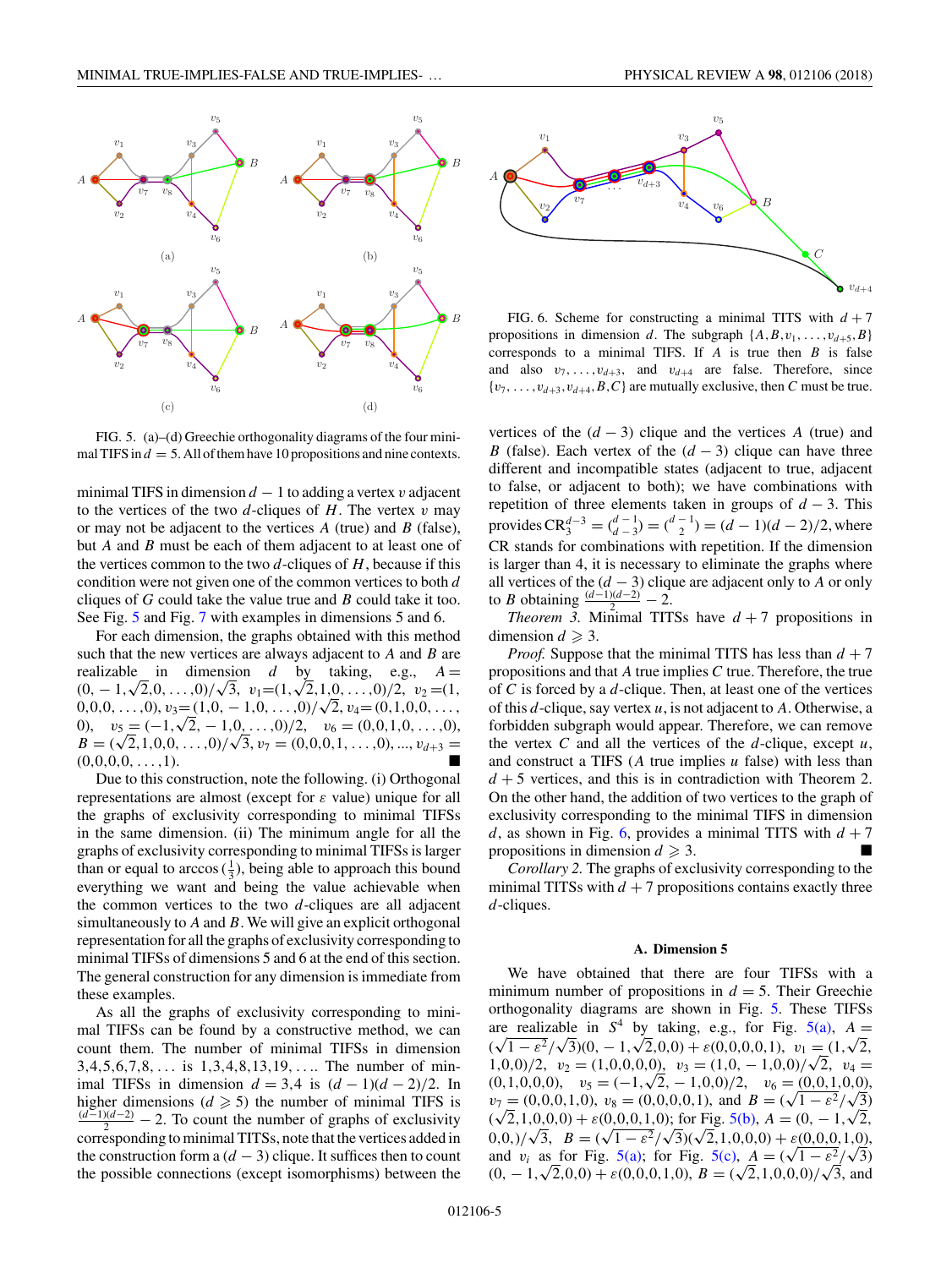<span id="page-5-0"></span>

FIG. 7. (a)–(h) Greechie orthogonality diagrams of the eight minimal TIFs in *d* = 6. All of them have 11 propositions and nine contexts.

*v<sub>i</sub>* as for Fig. [5\(a\);](#page-4-0) for Fig. [5\(d\),](#page-4-0)  $A = (0, -1, \sqrt{2}, 0, 0) / \sqrt{3}$ , *v<sub>i</sub>* as for Fig. 5(a); for Fig. 5(d),  $A = (0, -1, \sqrt{2}, 0, 0) / \sqrt{3}$ ,  $B = (\sqrt{2}, 1, 0, 0, 0) / \sqrt{3}$ , and *v<sub>i</sub>* as for Fig. [5\(a\).](#page-4-0) Notice that the orthogonal representations are almost unique (except for an *ε* value). The minimum angle between the vectors corresponding to *A* and *B* is arccos ( $\frac{1-e^2}{3}$ ) for all the cases in Fig. [5](#page-4-0) except for case (d), that is arccos ( $\frac{1}{3}$ ). These realizations admit many implementations in QT, depending on the physical meaning of the canonical basis.

#### **B. Dimension 6**

We have obtained that there are eight TIFS with a minimum number of propositions in  $d = 6$ . Their Greechie orthogonality diagrams are shown in Fig. 7. All of them are realizable in  $S^5$  by taking, e.g., for Fig. 7(a),  $A =$ realizable in S<sup>o</sup> by taking, e.g., for Fig. (a),  $A = (\sqrt{1 - \varepsilon^2}/\sqrt{3})(0, -1, \sqrt{2}, 0, 0, 0) + \varepsilon(0, 0, 0, 0, 0, 1), v_1 = (1,$  $\sqrt{2}$ ,1,0,0,0)/2,  $v_2 = (1,0,0,0,0,0)$ ,  $v_3 = (1,0,-1,0,0,0)$  $\sqrt{2}$ , *v*<sub>4</sub> = (0,1,0,0,0,0), *v*<sub>5</sub> = (-1, $\sqrt{2}$ , -1,0,0,0)/2, *v*<sub>6</sub> = (-1,0,0,0)  $(0,0,1,0,0,0), v_7 = (0,0,0,1,0,0), v_8 = (0,0,0,0,1,0), v_9 =$  $v_0(0,0,1,0,0,0)$ ,  $v_7 = (0,0,0,1,0,0)$ ,  $v_8 = (0,0,0,0,1,0)$ ,  $v_9 = (0,0,0,0,0,1)$ , and  $B = (\sqrt{1-\varepsilon^2}/\sqrt{3})(\sqrt{2},1,0,0,0,0) + (\varepsilon/\sqrt{2})$ (0,0,0,0,0,1), and  $B = (\sqrt{1 - \varepsilon^2}/\sqrt{3})(\sqrt{2}, 1, 0, 0, 0, 0, 0, 0, 0, 0, 0, 0, 1, 1, 0)$ ; for Fig. 7(b),  $A = (\sqrt{1 - \varepsilon^2}/\sqrt{3})$ (0,0,0,1,1,0); for Fig. 7(b),  $A = (\sqrt{1 - \varepsilon^2/\sqrt{3}})(0, -1,$  $Z$ ,0,0,1,1,0); for Fig. (b),  $A = (\sqrt{1 - \varepsilon^2/\sqrt{3}})(0, -1,$ <br> $Z$ ,0,0,0) +  $(\varepsilon/\sqrt{2})(0,0,0,0,1,1)$ ,  $B = (\sqrt{1 - \varepsilon^2/\sqrt{3}})(\sqrt{2},$  $1,0,0,0,0) + \varepsilon(0,0,0,1,0,0)$ , and the remaining  $v_i$  as for Fig. 7(a); for Fig. 7(c),  $A = (0, -1, \sqrt{2}, 0, 0, 0) / \sqrt{3}$ ,  $B =$  $\frac{\text{Fig. } (1, 2)}{(\sqrt{1-\varepsilon^2}/\sqrt{3})(\sqrt{2}, 1, 0, 0, 0, 0)} + \frac{\varepsilon}{\varepsilon}$  / $\frac{\sqrt{2}}{0, 0, 0, 1, 1, 0}$ , and the  $(\sqrt{1-\epsilon^2}/\sqrt{3})(\sqrt{2},1,0,0,0,0)+(\epsilon/\sqrt{2})(0,0,0,1,1,0)$ , and the remaining  $v_i$  as for Fig. 7(a); for Fig. 7(d),  $A = (\sqrt{1-\epsilon^2}/\sqrt{3})$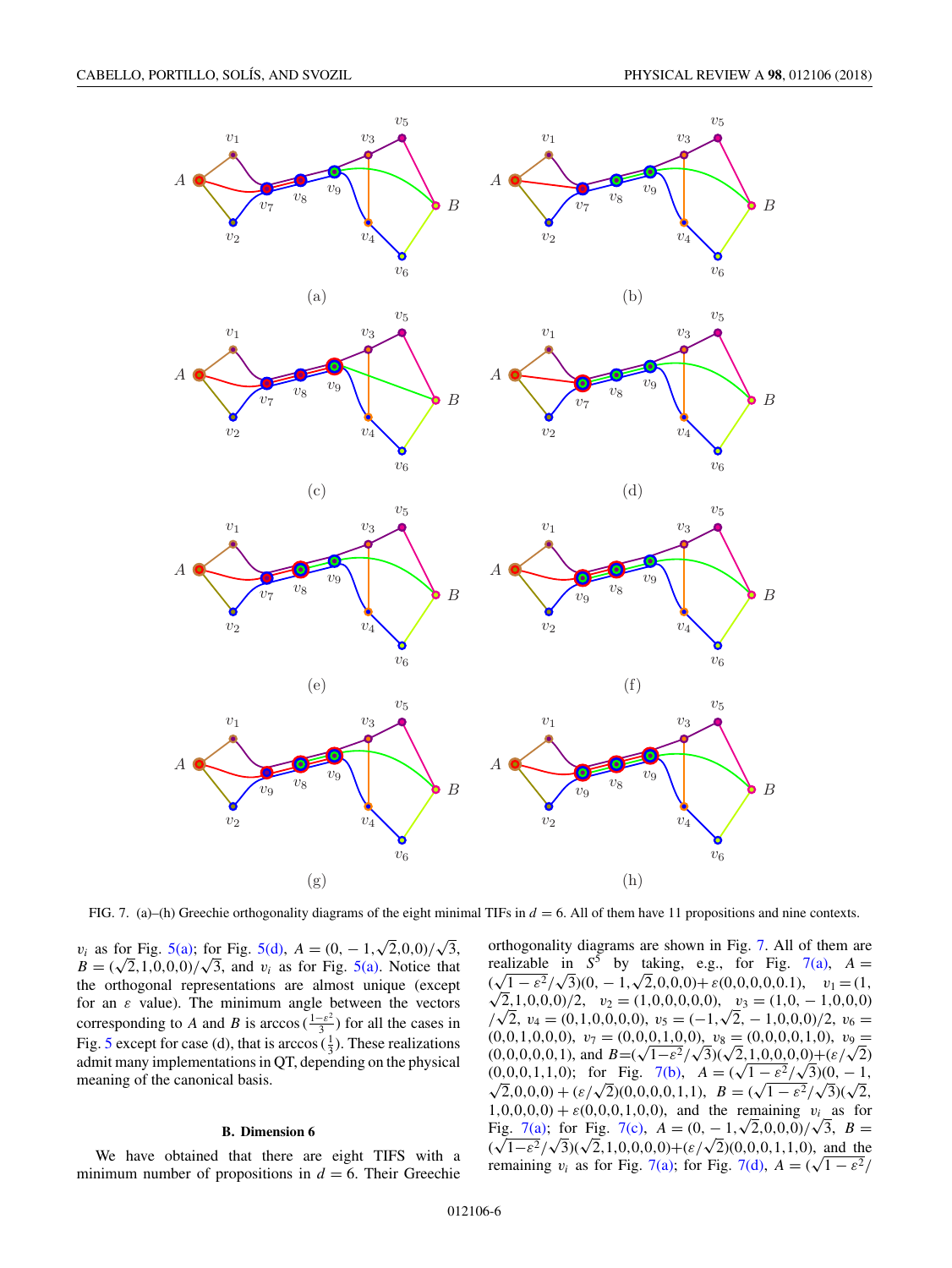<span id="page-6-0"></span> $\sqrt{3}(0, -1, \sqrt{2}, 0, 0, 0) + (\varepsilon/\sqrt{2})(0, 0, 0, 0, 1, 1), \quad B = (\sqrt{2}, 1,$  $\sqrt{3}(0, -1, \sqrt{2}, 0, 0, 0) + (\varepsilon/\sqrt{2})(0, 0, 0, 0, 1, 1), B = (\sqrt{2}, 1, 0, 0, 0, 0)/\sqrt{3}$ , and  $v_i$  as for Fig. [7\(a\);](#page-5-0) for Fig. [7\(e\),](#page-5-0)  $A =$  $(\sqrt{1-\epsilon^2}/\sqrt{3})(0,-1,\sqrt{2},0,0,0)+\epsilon(0,0,0,0,0,1), B=(\sqrt{1-\epsilon^2}/\sqrt{3})$  $\sqrt{(1-\varepsilon^2)}\sqrt{(3)}$  (0,-1, $\sqrt{(2,1,0,0,0)}$ ) +  $\varepsilon$ (0,0,0,1,0,0), and *v<sub>i</sub>* as for Fig. [7\(a\);](#page-5-0)  $f(\sqrt{2}, 1, 0, 0, 0, 0) + \varepsilon(0, 0, 0, 1, 0, 0)$ , and  $v_i$  as for Fig. (a);<br>for Fig. [7\(f\),](#page-5-0)  $A = (\sqrt{1 - \varepsilon^2}/\sqrt{3})(0, -1, \sqrt{2}, 0, 0, 0) +$ *ε*(0*,*0*,*0*,*0*,*0*,*), *B* = ( $\sqrt{2}$ *,*1*,*0*,*0*,*0*,*0*)*/ $\sqrt{3}$ , and *v<sub>i</sub>* as in for Fig. [7\(a\);](#page-5-0) for Fig. [7\(g\),](#page-5-0)  $A = (0, -1, \sqrt{2}, 0, 0, 0) / \sqrt{3}$ , for Fig. 7(a); for Fig. 7(g),  $A = (0, -1, \sqrt{2}, 0, 0, 0) / \sqrt{3}$ ,  $B = (\sqrt{1 - \varepsilon^2}/\sqrt{3})(\sqrt{2}, 1, 0, 0, 0, 0) + \varepsilon(0, 0, 0, 1, 0, 0)$ , and  $v_i$  $B = (\sqrt{1 - \varepsilon^2/\sqrt{3}})(\sqrt{2}, 1, 0, 0, 0, 0) + \varepsilon(0, 0, 0, 1, 0, 0)$ , and  $v_i$ <br>as for Fig. [7\(a\);](#page-5-0) for Fig. [7\(h\),](#page-5-0)  $A = (0, -1, \sqrt{2}, 0, 0, 0)/\sqrt{3}$ , as for Fig.  $/(a)$ ; for Fig.  $/(h)$ ,  $A = (0, -1, \sqrt{2}, 0, 0, 0) / \sqrt{3}$ ,  $B = (\sqrt{2}, 1, 0, 0, 0, 0) / \sqrt{3}$ , and  $v_i$  as for Fig. [7](#page-5-0) (a). Notice that the orthogonal representations are almost unique (except for an  $\varepsilon$  value). The minimum angle between the vectors corresponding to *A* and *B* is arccos  $(\frac{1-\varepsilon^2}{3})$  for all cases in Fig. [7](#page-5-0) except for (h), that is arccos  $(\frac{1}{3})$ .

# **VII. OPEN PROBLEMS**

Here we have identified the simplest TIFSs and TITSs in every finite dimension. TIFSs and TITSs are not only important for themselves, but also because they are related to some open problems. For example, in Ref. [\[38\]](#page-7-0) Peres conjectured that the KS set with the smallest number of atomic propositions in any dimension is the one in Ref. [\[32\]](#page-7-0), with 18 propositions in  $d = 4$ . The intermediate results we have developed in this paper can help to prove this conjecture. Another open problem that can benefit from our results is identifying the KS set in  $d = 3$  with the smallest set of atomic propositions. Curiously, after more than 50 years, this problem remains open.

Other interesting open problem is identifying the minimal true-iff-true sets in every finite dimension *d*. A true-iff-true set (also called nonseparating set) is one that contains two propositions which must be both true or both false. This is not the same as in a TITS, as, for a TITS, *C* true does not imply *A* true. For  $d = 3$ , a true-iff-true set was identified in Ref. [3]. These sets are interesting because they demonstrate an even larger conflict between QT and noncontextual hidden-variable theories as, although there still exist classical valuations and truth tables, they are more in contradiction with QT, up to the point where propositional structures containing these sets cannot be embedded into any kind of hidden parameter model [3], such as partition logics [\[39\]](#page-7-0), and their model realizations as Wright's generalized urn model [\[40\]](#page-7-0), or automaton logic [\[41\]](#page-7-0) (still allowing logics with TIFS or TITS). We conjecture that the 17-ray true-iff-true set in Ref. [3] is minimal in  $d = 3$ . However, we do not have a proof.

# **ACKNOWLEDGMENTS**

A.C. acknowledges support from Project No. FIS2017- 89609-P, "Quantum Tools for Information, Computation and Research" (MINECO, Spain) with FEDER funds, the FQXi Large Grant "The Observer Observed: A Bayesian Route to the Reconstruction of Quantum Theory," and the Project "Photonic Quantum Information" (Knut and Alice Wallenberg Foundation, Sweden).

- [1] E. P. Specker, Die Logik nicht gleichzeitig entscheidbarer Aussagen, [Dialectica](https://doi.org/10.1111/j.1746-8361.1960.tb00422.x) **[14](https://doi.org/10.1111/j.1746-8361.1960.tb00422.x)**, [239](https://doi.org/10.1111/j.1746-8361.1960.tb00422.x) [\(1960\)](https://doi.org/10.1111/j.1746-8361.1960.tb00422.x); The logic of nonsimultaneously decidable propositions, [arXiv:1103.4537.](http://arxiv.org/abs/arXiv:1103.4537)
- [2] S. Kochen and E. P. Specker, in *Symposium on the Theory of Models*, edited by J. W. Addison, L. Henkin, and A. Tarski (North-Holland, Amsterdam, Holland, 1965), p. 177.
- [3] S. Kochen and E. P. Specker, The problem of hidden variables in quantum mechanics, J. Math. Mech. **17**, 59 (1967).
- [4] J. B. Bell, On the problem of hidden variables in quantum mechanics, [Rev. Mod. Phys.](https://doi.org/10.1103/RevModPhys.38.447) **[38](https://doi.org/10.1103/RevModPhys.38.447)**, [447](https://doi.org/10.1103/RevModPhys.38.447) [\(1966\)](https://doi.org/10.1103/RevModPhys.38.447).
- [5] A. A. Klyachko, M. A. Can, S. Binicioğlu, and A. S. Shumovsky, [Simple Test for Hidden Variables in Spin-1 Systems,](https://doi.org/10.1103/PhysRevLett.101.020403) Phys. Rev. Lett. **[101](https://doi.org/10.1103/PhysRevLett.101.020403)**, [020403](https://doi.org/10.1103/PhysRevLett.101.020403) [\(2008\)](https://doi.org/10.1103/PhysRevLett.101.020403).
- [6] A. Cabello, Experimentally Testable State-Independent Quantum Contextuality, [Phys. Rev. Lett.](https://doi.org/10.1103/PhysRevLett.101.210401) **[101](https://doi.org/10.1103/PhysRevLett.101.210401)**, [210401](https://doi.org/10.1103/PhysRevLett.101.210401) [\(2008\)](https://doi.org/10.1103/PhysRevLett.101.210401).
- [7] J. S. Bell, On the Einstein Podolsky Rosen paradox, [Physics](https://doi.org/10.1103/PhysicsPhysiqueFizika.1.195) **[1](https://doi.org/10.1103/PhysicsPhysiqueFizika.1.195)**, [195](https://doi.org/10.1103/PhysicsPhysiqueFizika.1.195) [\(1964\)](https://doi.org/10.1103/PhysicsPhysiqueFizika.1.195).
- [8] P. Badzi, g, I. Bengtsson, A. Cabello, and I. Pitowsky, Universality of State-Independent Violation of Correlation Inequalities for Noncontextual Theories, [Phys. Rev. Lett.](https://doi.org/10.1103/PhysRevLett.103.050401) **[103](https://doi.org/10.1103/PhysRevLett.103.050401)**, [050401](https://doi.org/10.1103/PhysRevLett.103.050401) [\(2009\)](https://doi.org/10.1103/PhysRevLett.103.050401).
- [9] S. Yu and C. H. Oh, State-Independent Proof of Kochen-Specker Theorem with 13 Rays, [Phys. Rev. Lett.](https://doi.org/10.1103/PhysRevLett.108.030402) **[108](https://doi.org/10.1103/PhysRevLett.108.030402)**, [030402](https://doi.org/10.1103/PhysRevLett.108.030402) [\(2012\)](https://doi.org/10.1103/PhysRevLett.108.030402).
- [10] M. Kleinmann, C. Budroni, J.-Å. Larsson, O. Gühne, and A. Cabello, Optimal Inequalities for State-Independent Contextuality, [Phys. Rev. Lett.](https://doi.org/10.1103/PhysRevLett.109.250402) **[109](https://doi.org/10.1103/PhysRevLett.109.250402)**, [250402](https://doi.org/10.1103/PhysRevLett.109.250402) [\(2012\)](https://doi.org/10.1103/PhysRevLett.109.250402).
- [11] G. Kirchmair, F. Zähringer, R. Gerritsma, M. Kleinmann, O. Gühne, A. Cabello, R. Blatt, and C. F. Roos, State-independent

experimental test of quantum contextuality, [Nature \(London\)](https://doi.org/10.1038/nature08172) **[460](https://doi.org/10.1038/nature08172)**, [494](https://doi.org/10.1038/nature08172) [\(2009\)](https://doi.org/10.1038/nature08172).

- [12] E. Amselem, M. Rådmark, M. Bourennane, and A. Cabello, State-Independent Quantum Contextuality with Single Photons, [Phys. Rev. Lett.](https://doi.org/10.1103/PhysRevLett.103.160405) **[103](https://doi.org/10.1103/PhysRevLett.103.160405)**, [160405](https://doi.org/10.1103/PhysRevLett.103.160405) [\(2009\)](https://doi.org/10.1103/PhysRevLett.103.160405).
- [13] A. Cabello, "All versus Nothing" Inseparability for Two Observers, [Phys. Rev. Lett.](https://doi.org/10.1103/PhysRevLett.87.010403) **[87](https://doi.org/10.1103/PhysRevLett.87.010403)**, [010403](https://doi.org/10.1103/PhysRevLett.87.010403) [\(2001\)](https://doi.org/10.1103/PhysRevLett.87.010403).
- [14] L. Aolita, R. Gallego, A. Acín, A. Chiuri, G. Vallone, P. Mataloni, [and A. Cabello, Fully nonlocal quantum correlations,](https://doi.org/10.1103/PhysRevA.85.032107) Phys. Rev. A **[85](https://doi.org/10.1103/PhysRevA.85.032107)**, [032107](https://doi.org/10.1103/PhysRevA.85.032107) [\(2012\)](https://doi.org/10.1103/PhysRevA.85.032107).
- [15] A. Cabello, Proposal for Revealing Quantum Nonlocality via Local Contextuality, [Phys. Rev. Lett.](https://doi.org/10.1103/PhysRevLett.104.220401) **[104](https://doi.org/10.1103/PhysRevLett.104.220401)**, [220401](https://doi.org/10.1103/PhysRevLett.104.220401) [\(2010\)](https://doi.org/10.1103/PhysRevLett.104.220401).
- [16] A. Cabello, E. Amselem, K. Blanchfield, M. Bourennane, and I. Bengtsson, Proposed experiments of qutrit state-independent contextuality and two-qutrit contextuality-based nonlocality, [Phys. Rev. A](https://doi.org/10.1103/PhysRevA.85.032108) **[85](https://doi.org/10.1103/PhysRevA.85.032108)**, [032108](https://doi.org/10.1103/PhysRevA.85.032108) [\(2012\)](https://doi.org/10.1103/PhysRevA.85.032108).
- [17] B.-H. Liu, X.-M. Hu, J.-S. Chen, Y.-F. Huang, Y.-J. Han, C.-F. Li, G.-C. Guo, and A. Cabello, Nonlocality from Local Contextuality, [Phys. Rev. Lett.](https://doi.org/10.1103/PhysRevLett.117.220402) **[117](https://doi.org/10.1103/PhysRevLett.117.220402)**, [220402](https://doi.org/10.1103/PhysRevLett.117.220402) [\(2016\)](https://doi.org/10.1103/PhysRevLett.117.220402).
- [18] A. Cabello, S. Severini, and A. Winter, (Non-)Contextuality of physical theories as an axiom, [arXiv:1010.2163.](http://arxiv.org/abs/arXiv:1010.2163)
- [19] A. Cabello, S. Severini, and A. Winter, Graph-Theoretic Approach to Quantum Correlations, [Phys. Rev. Lett.](https://doi.org/10.1103/PhysRevLett.112.040401) **[112](https://doi.org/10.1103/PhysRevLett.112.040401)**, [040401](https://doi.org/10.1103/PhysRevLett.112.040401) [\(2014\)](https://doi.org/10.1103/PhysRevLett.112.040401).
- [20] A. Cabello, L. E. Danielsen, A. J. López-Tarrida, and J. R. [Portillo, Basic exclusivity graphs in quantum correlations,](https://doi.org/10.1103/PhysRevA.88.032104) Phys. Rev. A **[88](https://doi.org/10.1103/PhysRevA.88.032104)**, [032104](https://doi.org/10.1103/PhysRevA.88.032104) [\(2013\)](https://doi.org/10.1103/PhysRevA.88.032104).